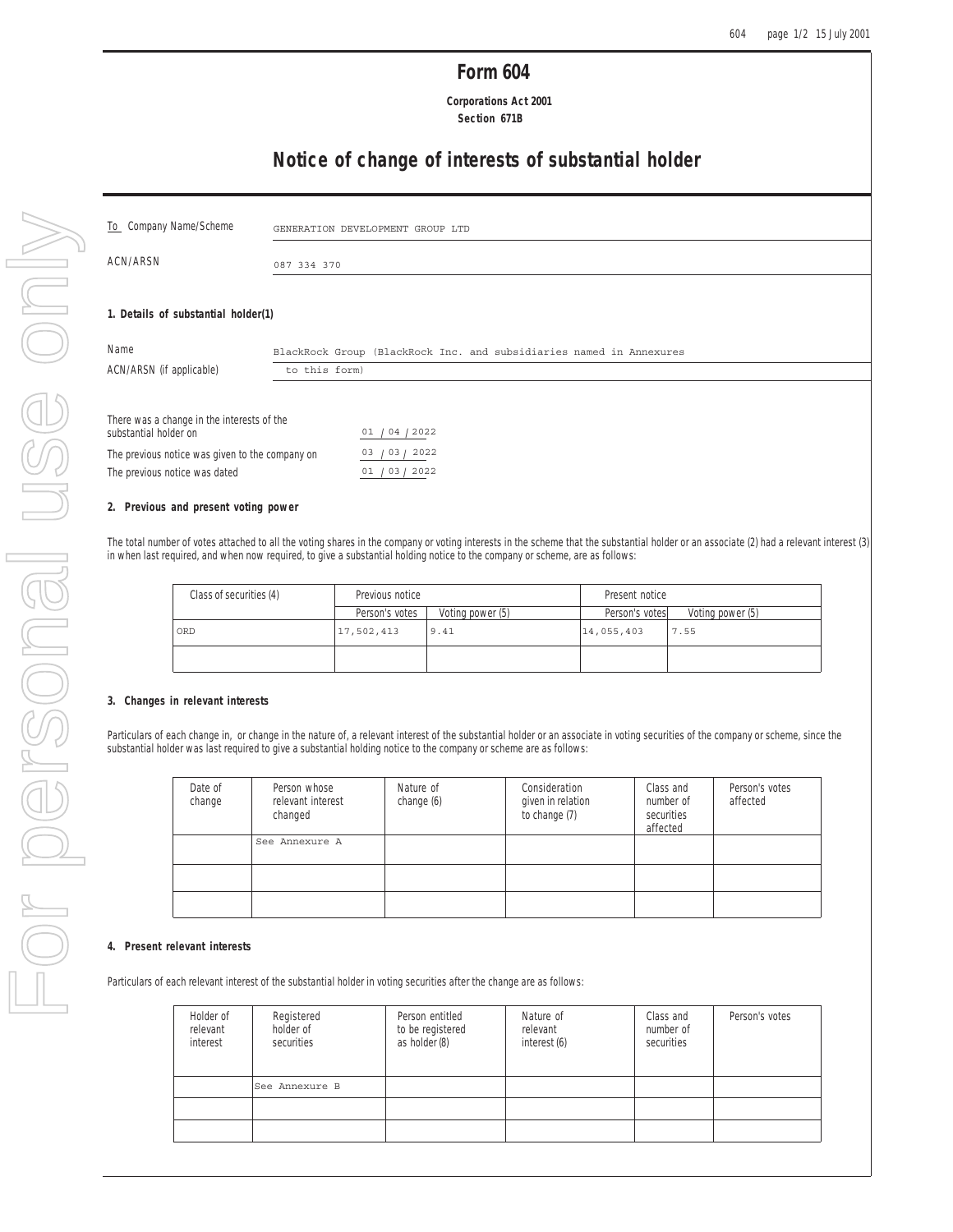#### **5. Changes in association**

The persons who have become associates (2) of, ceased to be associates of, or have changed the nature of their association (9) with, the substantial holder in relation to voting interests in the company or scheme are as follows:

| Name and ACN/ARSN (if applicable) | Nature of association |
|-----------------------------------|-----------------------|
|                                   |                       |
|                                   |                       |

#### **6. Addresses**

The addresses of persons named in this form are as follows:

| Name       | Address |
|------------|---------|
| Annexure C |         |
|            |         |

### **Signature**

| print name casey Tyler<br>Capacity *Authorised Signatory |
|----------------------------------------------------------|
|----------------------------------------------------------|

**sign here** date  $\frac{1}{2}$  or  $\frac{1}{2}$  date  $\frac{1}{2}$  date  $\frac{1}{2}$  or  $\frac{1}{2}$  date

## 04 / 2022

\* At a meeting of the Board on 22 November 2013, the Directors resolved to approve the delegation of the preparation and lodgement of substantial shareholder notices on behalf of BlackRock Investment Management (Australia) Limited.

#### **DIRECTIONS**

- (1) If there are a number of substantial holders with similar or related relevant interests (eg. a corporation and its related corporations, or the manager and trustee of an equity trust), the names could be included in an annexure to the form. If the relevant interests of a group of persons are essentially similar, they may be referred to throughout the form as a specifically named group if the membership of each group, with the names and addresses of members is clearly set out in paragraph 6 of the form.
- (2) See the definition of "associate" in section 9 of the Corporations Act 2001.
- (3) See the definition of "relevant interest" in sections 608 and 671B(7) of the Corporations Act 2001.
- (4) The voting shares of a company constitute one class unless divided into separate classes.
- (5) The person's votes divided by the total votes in the body corporate or scheme multiplied by 100.
- (6) Include details of:
	- (a) any relevant agreement or other circumstances because of which the change in relevant interest occurred. If subsection 671B(4) applies, a copy of any document setting out the terms of any relevant agreement, and a statement by the person giving full and accurate details of any contract, scheme or arrangement, must accompany this form, together with a written statement certifying this contract, scheme or arrangement; and
	- (b) any qualification of the power of a person to exercise, control the exercise of, or influence the exercise of, the voting powers or disposal of the securities to which the relevant interest relates (indicating clearly the particular securities to which the qualification applies).

See the definition of "relevant agreement" in section 9 of the Corporations Act 2001.

- (7) Details of the consideration must include any and all benefits, money and other, that any person from whom a relevant interest was acquired has, or may, becom`e entitled to receive in relation to that acquisition. Details must be included even if the benefit is conditional on the happening or not of a contingency. Details must be included of any benefit paid on behalf of the substantial holder or its associate in relation to the acquisitions, even if they are not paid directly to the person from whom the relevant interest was acquired.
- (8) If the substantial holder is unable to determine the identity of the person (eg. if the relevant interest arises because of an option) write "unknown".
- (9) Give details, if appropriate, of the present association and any change in that association since the last substantial holding notice.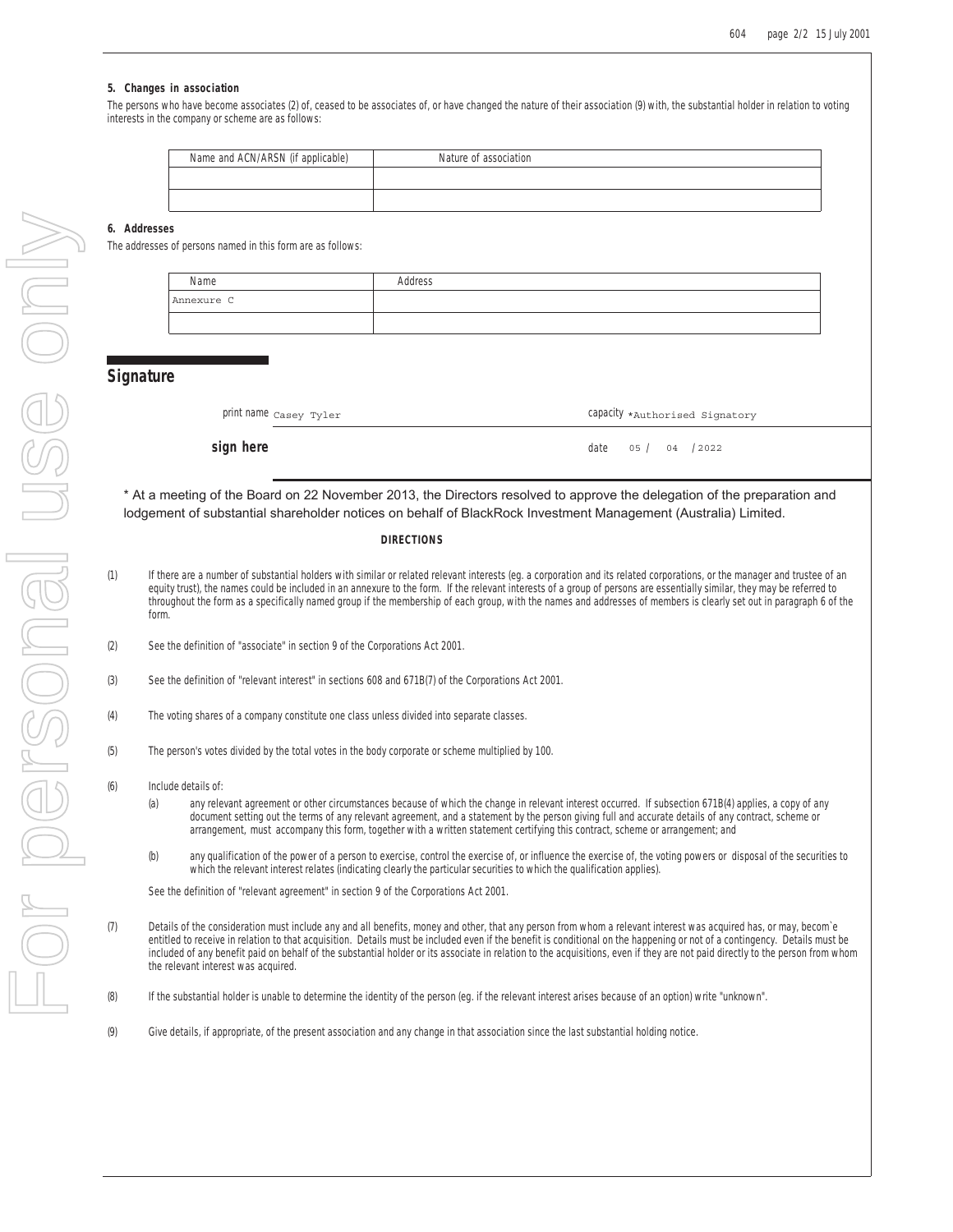This is Annexure A of 1 page referred to in form 604 Notice of change of interests of substantial shareholder

|                             | 05-Apr-22 |
|-----------------------------|-----------|
| Casey Tyler,                | Date      |
| <b>Authorised Signatory</b> |           |

#### **5. Consideration**

|                |                                                               | <b>GENERATION DEVELOPMENT GROUP LIMITED (GDG)</b> |                                                              |            |     |                                            |                               |
|----------------|---------------------------------------------------------------|---------------------------------------------------|--------------------------------------------------------------|------------|-----|--------------------------------------------|-------------------------------|
| Date of Change | Person whose relevant interest<br>changed                     | change (7)                                        | Nature of change (6) /<br>Consideration given in relation to | CCY        |     | Class and number of<br>securities affected | Person's<br>votes<br>affected |
| 30-Mar-22      | <b>BlackRock Investment Management</b><br>(Australia) Limited | on mkt sell                                       | 1.50                                                         | AUD        | ORD | $-460$                                     | $-460$                        |
| 01-Apr-22      | <b>BlackRock Investment Management</b><br>(Australia) Limited | on mkt sell                                       | 1.48                                                         | <b>AUD</b> | ORD | $-2,138,925$                               | $-2,138,925$                  |
| 01-Apr-22      | <b>BlackRock Investment Management</b><br>(Australia) Limited | on mkt sell                                       | 1.48                                                         | AUD        | ORD | $-51,336$                                  | $-51,336$                     |
| 01-Apr-22      | <b>BlackRock Investment Management</b><br>(Australia) Limited | on mkt sell                                       | 1.48                                                         | AUD        | ORD | $-1,046,968$                               | $-1,046,968$                  |
| 01-Apr-22      | <b>BlackRock Investment Management</b><br>(Australia) Limited | on mkt sell                                       | 1.48                                                         | <b>AUD</b> | ORD | $-158,417$                                 | $-158,417$                    |
| 01-Apr-22      | <b>BlackRock Investment Management</b><br>(Australia) Limited | on mkt sell                                       | 1.48                                                         | <b>AUD</b> | ORD | $-50,904$                                  | $-50,904$                     |
|                |                                                               |                                                   |                                                              |            |     |                                            |                               |
|                |                                                               |                                                   |                                                              |            |     |                                            |                               |
|                |                                                               |                                                   |                                                              |            |     |                                            |                               |
|                |                                                               |                                                   |                                                              |            |     |                                            |                               |
|                |                                                               |                                                   |                                                              |            |     |                                            |                               |
|                |                                                               |                                                   |                                                              |            |     |                                            |                               |
|                |                                                               |                                                   |                                                              |            |     |                                            |                               |
| GDG            |                                                               |                                                   |                                                              |            |     |                                            | page 1 of 1                   |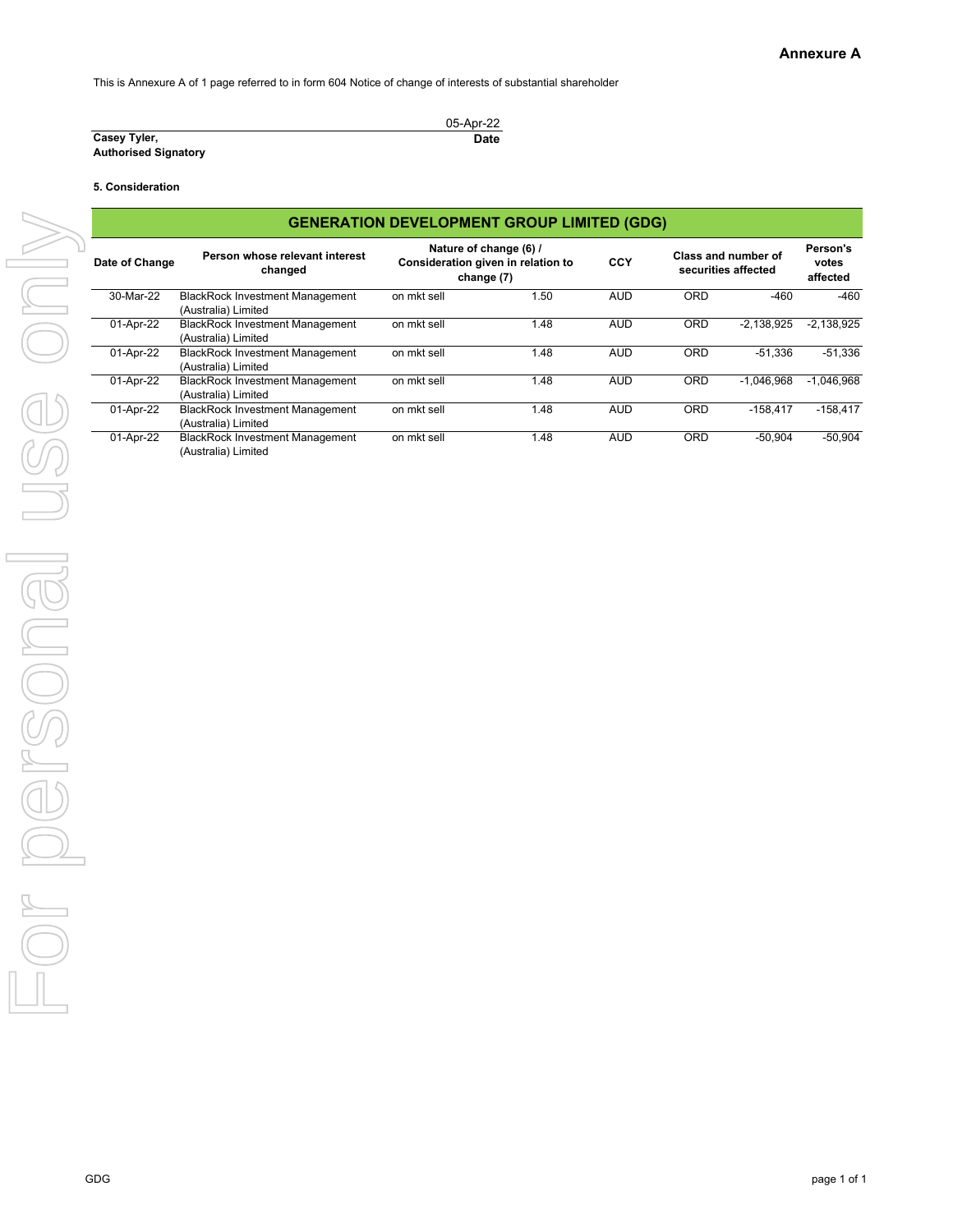05-Apr-22 **Casey Tyler, Authorised Signatory Date4. Details of present registered holders Holder of Relevant InterestsRegistered Holder of SecuritiesPerson entitled to be registered as holder (8) Nature of Relevant Interest (6) Person's votes Nature of Association** BlackRock Investment Management (Australia) LimitedBNP-BNP PARIBAS AUSTRALIA - COGENTPower to control the exercise of a right to vote attached to securities and/or the power to dispose of securities as investment manager or trustee. ORD 3,605,264 3,605,264 Subsidiary of BlackRock, Inc. BlackRock Investment Management (Australia)  $\overline{1}$  imited JPM-JPM CHASE - SYDNEY Power to control the exercise of a right to vote attached to securities and/or the power to dispose of securities as investment manager or trustee. ORD 9,633,052 9,633,052 Subsidiary of BlackRock, Inc. BlackRock Investment Management (Australia) LimitedNAB-NATIONAL AUSTRALIA BANK LIMITED - MELBOURNE Power to control the exercise of a right to vote attached to securities and/or the power to dispose of securities as investment manager or trustee. ORD 406,814 406,814 Subsidiary of BlackRock, Inc. BlackRock Investment Management (Australia) LimitedUBS- UBS- ZURICH **Power to control the exercise of a right to vote attached to** securities and/or the power to dispose of securities as investment manager or trustee. ORD 410,273 410,273 Subsidiary of BlackRock, Inc. **Class and number of Securities**